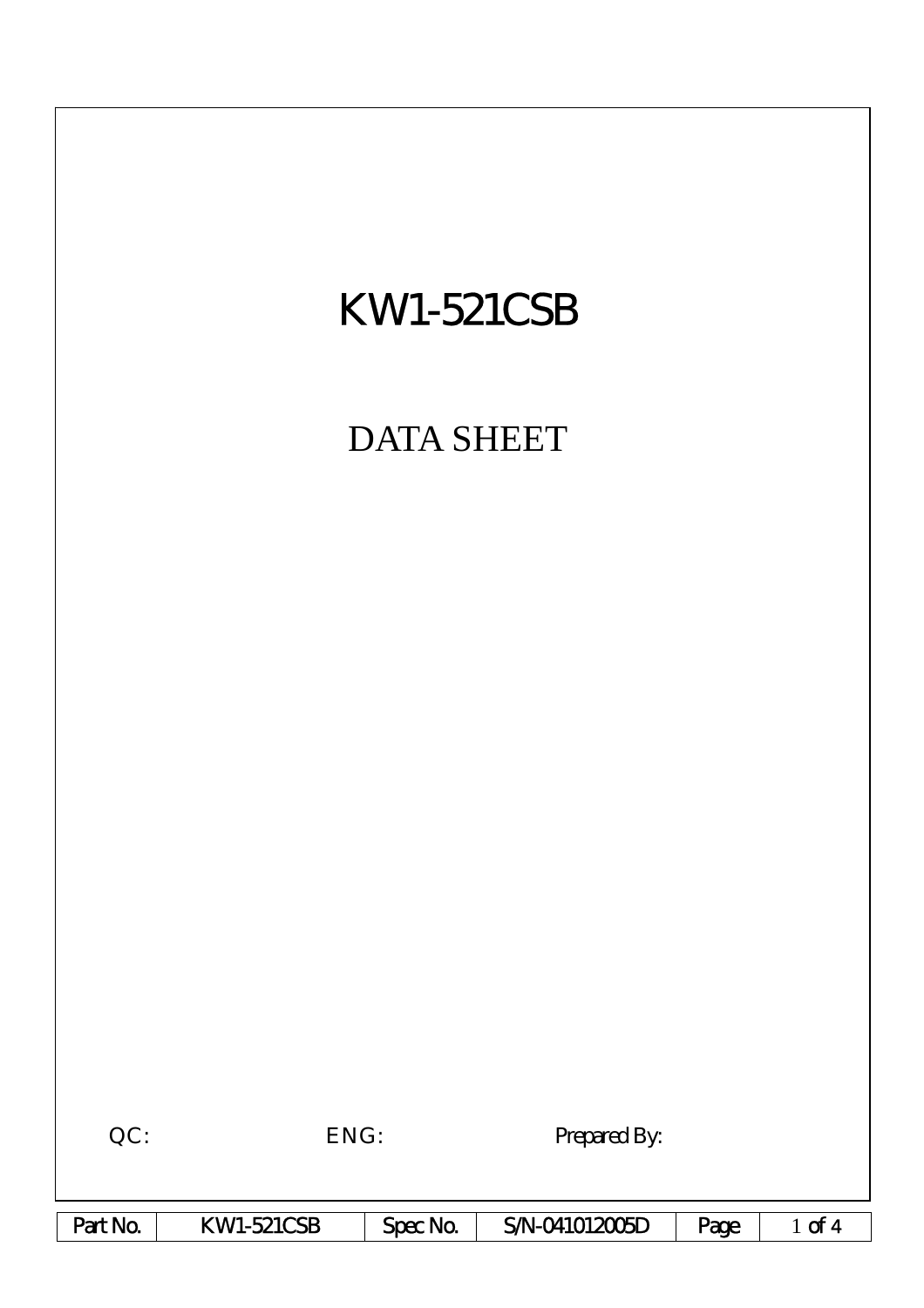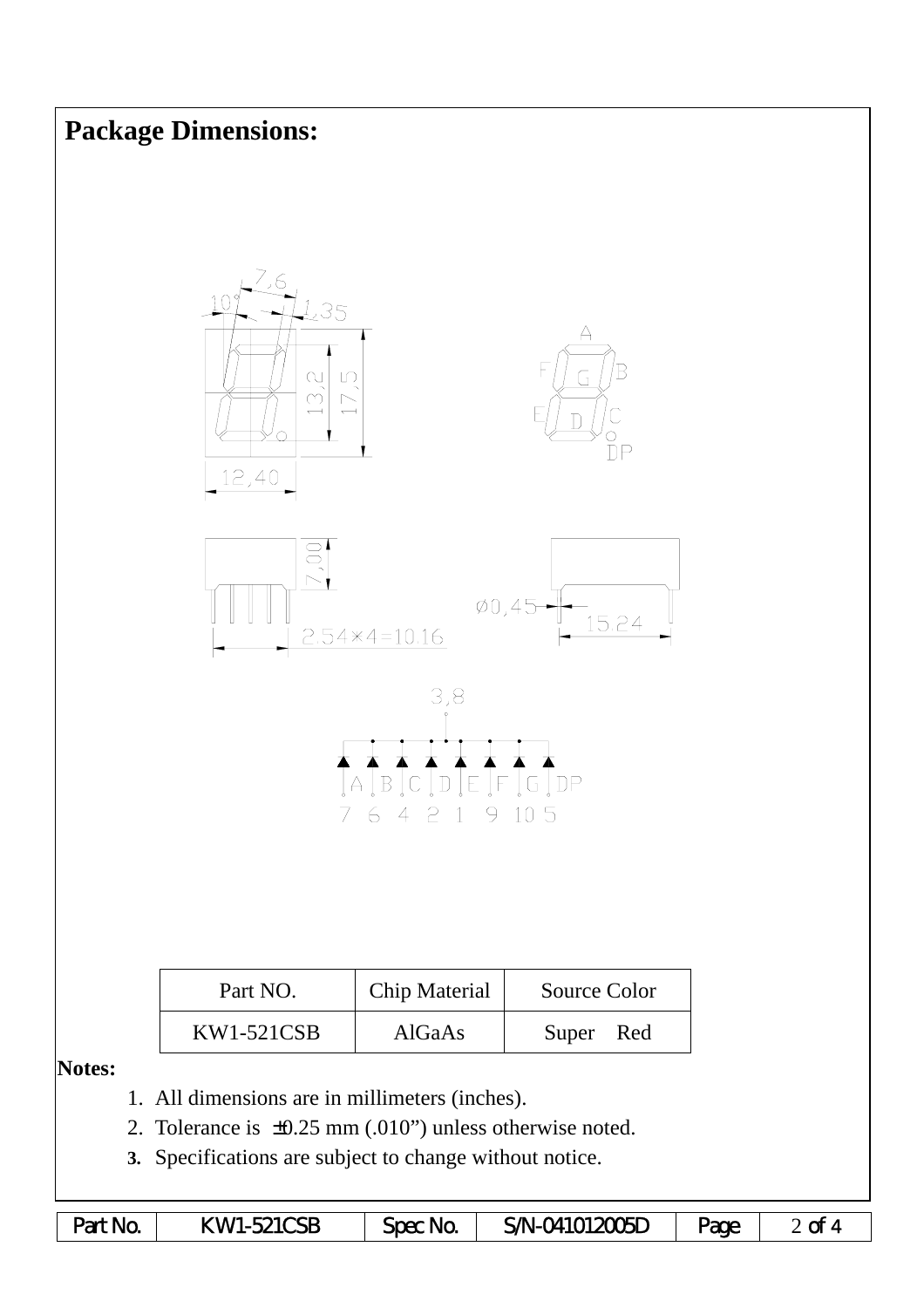| <b>Absolute Maximum Ratings at Ta=25</b>                           |                |               |  |  |  |  |  |
|--------------------------------------------------------------------|----------------|---------------|--|--|--|--|--|
| Parameter                                                          | MAX.           | Unit          |  |  |  |  |  |
| Power Dissipation                                                  | 100            | mW            |  |  |  |  |  |
| Peak Forward Current<br>(1/10 Duty Cycle, 0 1ms Pulse Width)       | 100            | mA            |  |  |  |  |  |
| Continuous Forward Current                                         | 40             | mA            |  |  |  |  |  |
| Derating Linear From 50                                            | Q <sub>4</sub> | mA/           |  |  |  |  |  |
| Reverse Voltage                                                    | 5              | V             |  |  |  |  |  |
| <b>Operating Temperature Range</b>                                 | $-40$          | $to +80$      |  |  |  |  |  |
| Storage Temperature Range                                          | $-40$          | $to +80$      |  |  |  |  |  |
| Lead Soldering Temperature<br>$[1.6mm.03$ <sup>"</sup> ) From Body | 200            | for 5 Seconds |  |  |  |  |  |

## **Electrical Optical Characteristics at Ta=25**℃

| Parameter                | Symbol      | Min    | Typ  | Max. | Unit    | <b>Test Condition</b> |  |
|--------------------------|-------------|--------|------|------|---------|-----------------------|--|
| Luninous Intensity       | $I_{v}$     | $\tau$ | 15   | 32   | mod     | $I = 20mA$ (Note 1)   |  |
| Peak Emission Wavelength | p           | 655    | 600  | 665  | m       | $I = 20mA$            |  |
| Spectral Line Half-Width |             | 19     | 24   | 29   | m       | $I = 20mA$            |  |
| Forward Voltage          | $V_{\rm f}$ | 1.6    | 1.85 | 24   | V       | $I = 20mA$            |  |
| Reverse Current          | $I_{R}$     |        |      | 100  | $\mu A$ | $V_R = 5V$            |  |

## Notes:

1. Luminous intensity is measured with a light sensor and filter combination that approximates the CIE eye-response curve.

| Part No | <b>KWI-521CSB</b> | Spec No. | <b>SA-04101200ED</b> | Page |  |
|---------|-------------------|----------|----------------------|------|--|
|---------|-------------------|----------|----------------------|------|--|